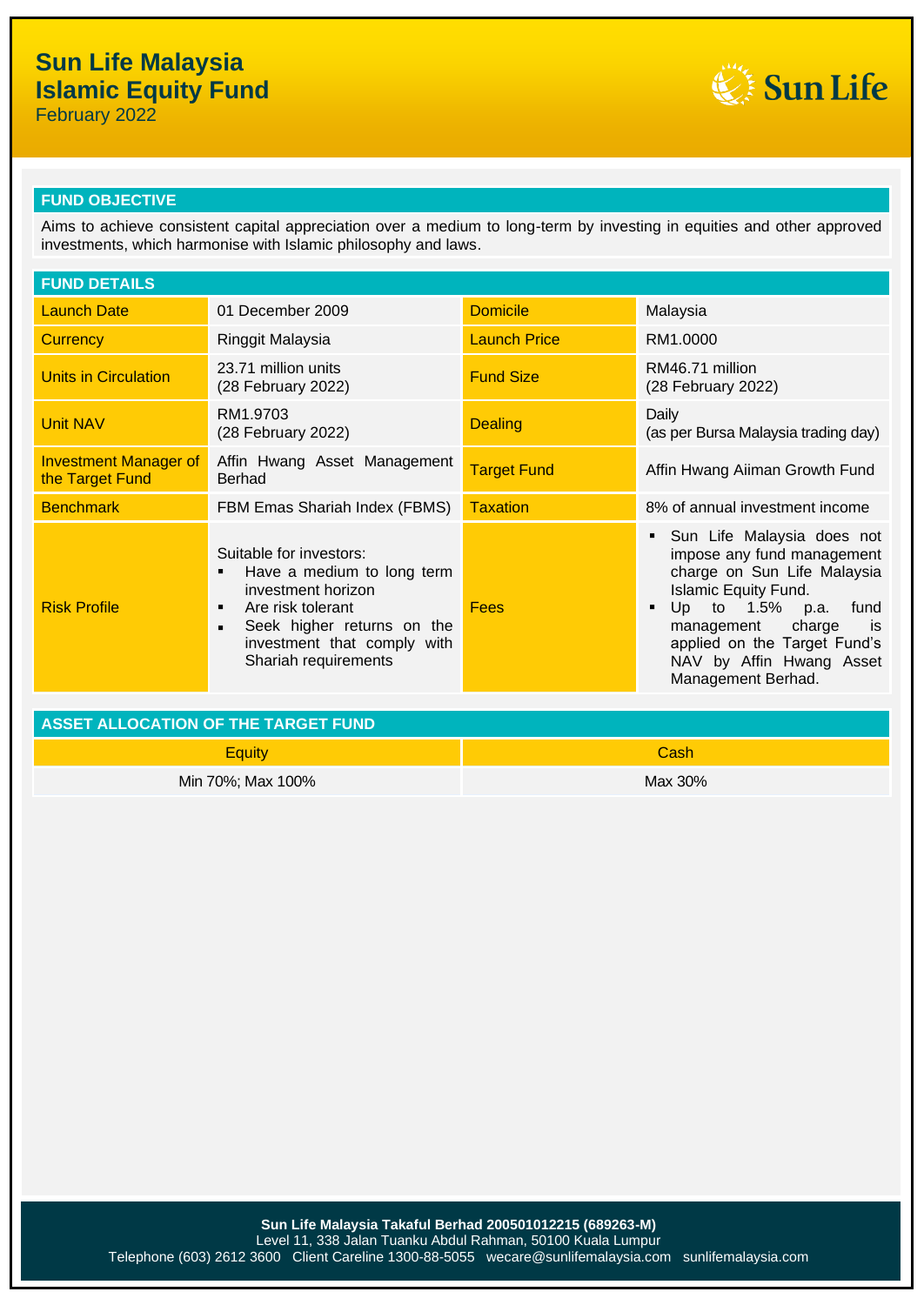

| <b>SECTOR ALLOCATION OF THE TARGET FUND</b> |        | TOP HOLDINGS OF THE TARGET FUND     |
|---------------------------------------------|--------|-------------------------------------|
| <b>Industrials</b>                          | 31.9%  | <b>Axis Real Estate Invt Trust</b>  |
| <b>Financials</b>                           | 23.6%  | <b>Telekom Malaysia Bhd</b>         |
| <b>Telecommunications</b>                   | 10.3%  | <b>Bank Islam Malaysia Bhd</b>      |
| <b>Technology</b>                           | 8.9%   | <b>MISC Bhd</b>                     |
| <b>Basic Materials</b>                      | 5.2%   | <b>Scientex Bhd</b>                 |
| <b>Health Care</b>                          | 3.7%   | <b>IHH Healthcare Bhd</b>           |
| <b>Consumer Discretionary</b>               | 2.3%   | <b>Matrix Concepts Holdings Bhd</b> |
| <b>Energy</b>                               | 1.5%   | <b>TIME dotCom Berhad</b>           |
| <b>Consumer Staples</b>                     | 1.1%   | Dagang NeXchange Bhd                |
| <b>Cash &amp; Cash Equivalents</b>          | 11.5%  | <b>Genetec Technology Bhd</b>       |
| <b>Total</b>                                | 100.0% | Total                               |

### **PERFORMANCE RECORD**

This fund feeds into Affin Hwang Aiiman Growth Fund ("target fund") with the objective to achieve consistent capital appreciation over a medium to long-term by investing in equities and other approved investments, which harmonize with Islamic philosophy and laws.

Table below shows the investment returns of Sun Life Malaysia Islamic Equity Fund versus its benchmark as at 28 February 2022:

| $\frac{9}{6}$     | YTD     | 1M      | 1-Year  | 3-Years | 5-Years | <b>10-Years</b> | <b>Since</b><br><b>Inception</b> |
|-------------------|---------|---------|---------|---------|---------|-----------------|----------------------------------|
| Fund <sup>*</sup> | $-6.97$ | $-0.97$ | $-8.35$ | 28.77   | 31.72   | 60.45           | 97.03                            |
| <b>Benchmark</b>  | $-1.19$ | 4.74    | $-6.64$ | 3.29    | $-2.18$ | 12.05           | 43.86                            |

*\* Calculation of past performance is based on NAV-to-NAV*

**Notice: Past performance of the fund is not an indication of its future performance which may differ. The fund performance is not guaranteed.**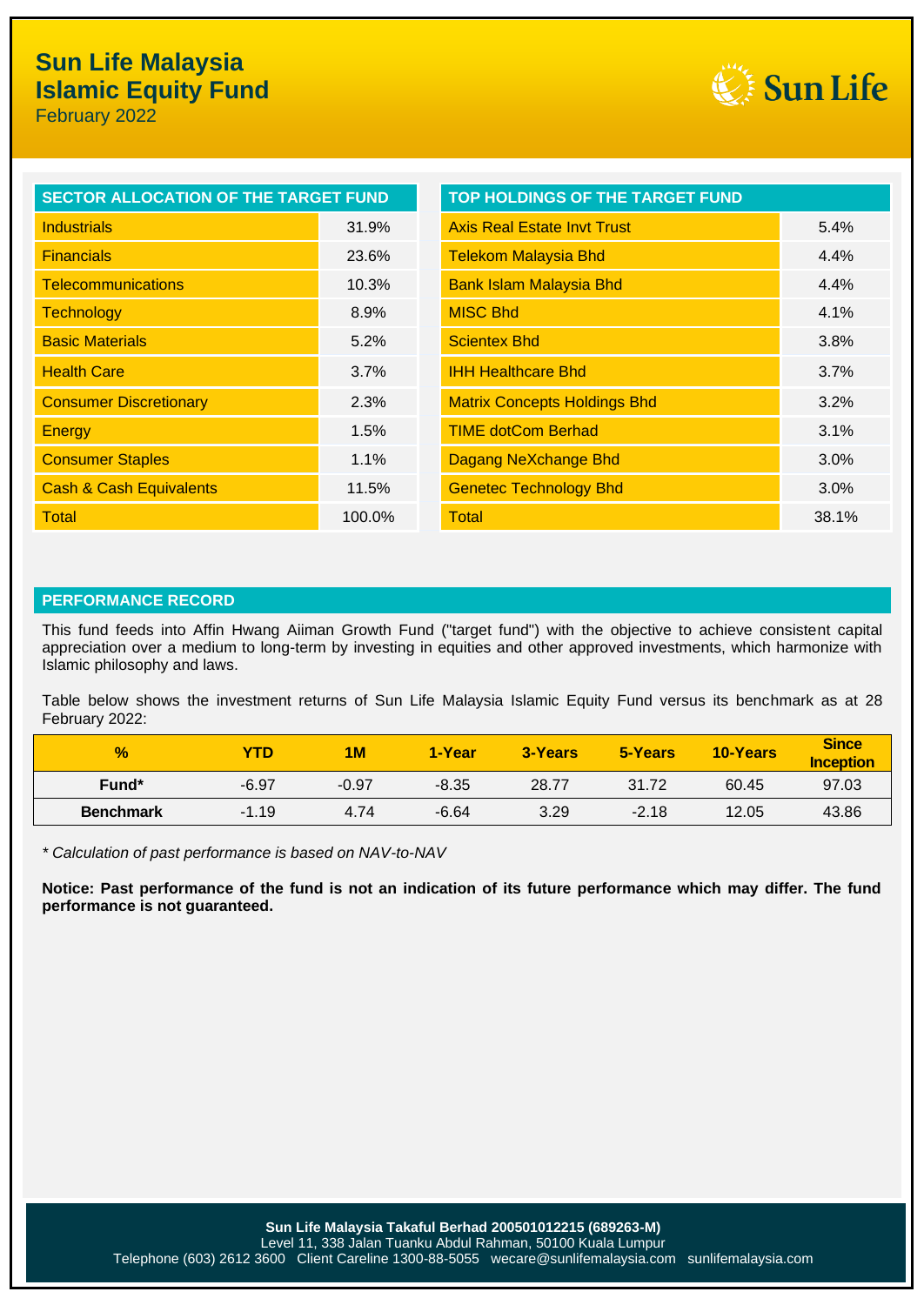

### **FUND MANAGER'S COMMENTS**

- Global markets were on edge in February as tensions between Russia and Ukraine escalated into a full military assault. Both US and Europe equity indices fell as Western allies imposed fresh sanctions on Russia. The broader MSCI Asia ex Japan index ended 2.4% lower in February, dragged down by continued regulatory setbacks in China.
- **•** The FBM 100 index fell 5.1%, buoyed by plantation and commodity-related names which got a boost from the spike in commodities prices over the month.
- Plantation stocks were supported by a surge in CPO prices which pierced new highs. Foreign investors were net buyers of planters as they appear to look past ESG challenges in the sector and also as a rotational trade.
- Corporate earnings saw consumer and plantation names beating estimates. As a reopening play, consumer stocks are benefitting from pent-up demand while plantation stocks benefitted from high CPO prices.
- Malaysia's 4Q21 GDP expanded 3.6% y/y, weaker than expectations. As a result, full year 2021 growth came in at 3.1%, at the low end of the government's forecast range of 3-4%.

### **STRATEGY**:

- The fund's invested levels had been lowered to around 88% during the month. The fund remains positioned in quality large-cap Shariah-compliant stocks in the domestic market.
- 2022 looks to be a year of two halves with a wall of worries to overcome initially, before picking up in the second half as investors begin to price in better growth prospects for 2023.
- At this point, headwinds (Omicron, hawkish Fed, subdued earnings growth) are largely priced in, with the index valuation at levels below mean.
- We favor beneficiaries of further economic and border reopening as Malaysia looks to move towards Covid endemicity. This includes companies that benefits from a return of tourism such as aviation, and consumer companies. We also like technology companies, where we see value emerging after the recent heavy selloff, and which has strong earnings visibility driven by secular growth trends (e.g. 5G, electric vehicle, solar energy).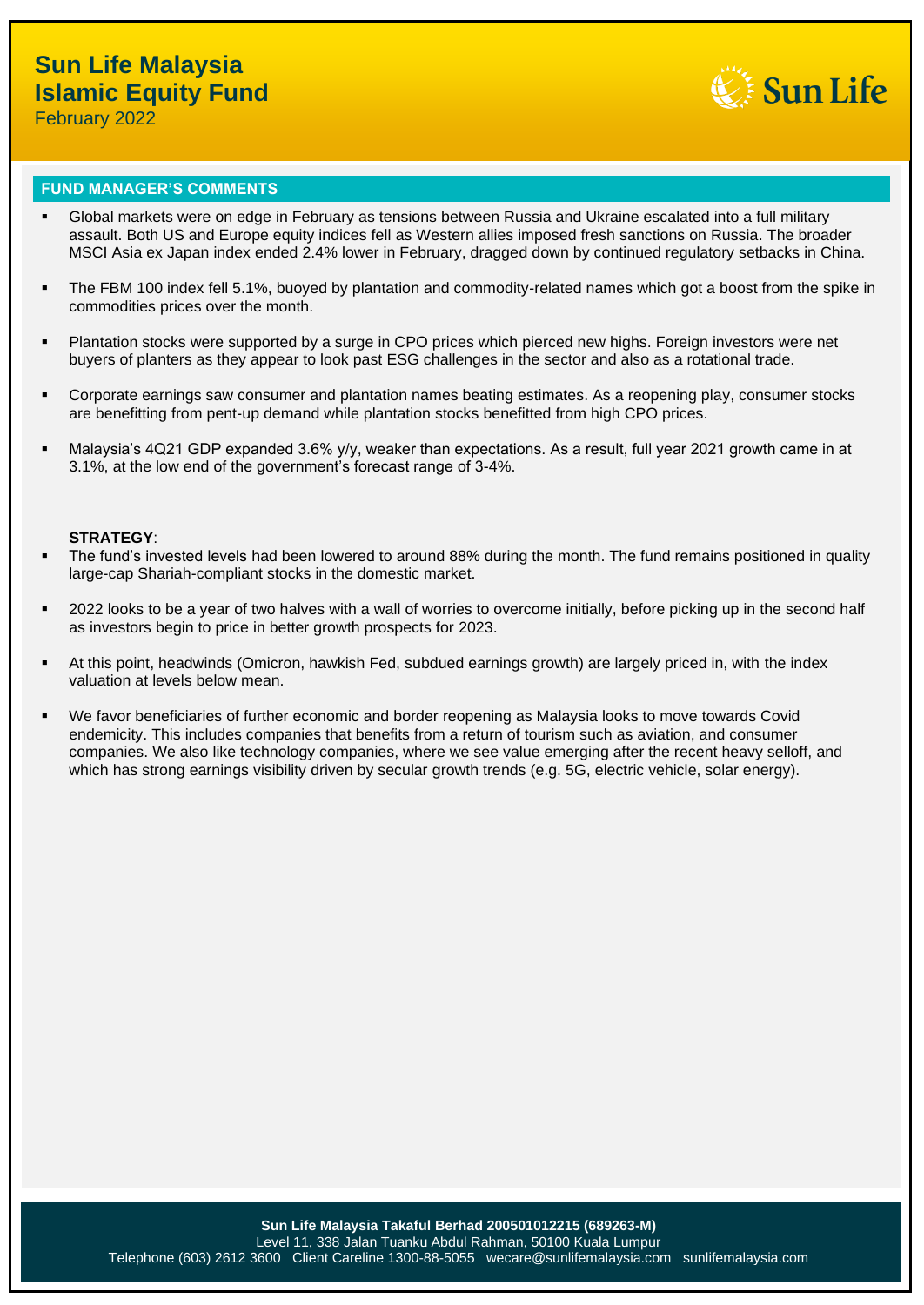# **Sun Life Malaysia Islamic Equity Fund**

February 2022



### **RISKS**

All investment carries some form of risks. The potential key risks include but are not limited to the following:

| <b>Market risk</b>            | Market risk arises because of factors that affect the entire marketplace. Factors such as<br>economic growth, political stability and social environment are some examples of conditions<br>that have an impact on businesses, whether positive or negative. Market risk cannot be<br>eliminated by diversification. It stems from the fact that there are economy-wide perils which<br>threaten all businesses. Hence, investors will be exposed to market uncertainties and no<br>matter how many Shariah-compliant securities are held, fluctuations in the economic, political<br>and social environment will affect the market price of the Shariah-compliant investments either<br>in a positive or negative way. |
|-------------------------------|-------------------------------------------------------------------------------------------------------------------------------------------------------------------------------------------------------------------------------------------------------------------------------------------------------------------------------------------------------------------------------------------------------------------------------------------------------------------------------------------------------------------------------------------------------------------------------------------------------------------------------------------------------------------------------------------------------------------------|
| <b>Fund management risk</b>   | This risk refers to the day-to-day management of the target fund by Affin Hwang which will<br>impact the performance of the target fund. For example, investment decisions undertaken<br>by Affin Hwang as a result of an incorrect view of the market or any non-compliance<br>with internal policies, investment mandate, the deed, relevant law or guidelines due to<br>factors such as human error, fraudulence, dishonesty or weaknesses in operational<br>process and systems, may adversely affect the performance of the target fund.                                                                                                                                                                           |
| <b>Performance risk</b>       | There is no guarantee in relation to the investment returns.                                                                                                                                                                                                                                                                                                                                                                                                                                                                                                                                                                                                                                                            |
| <b>Inflation risk</b>         | This is the risk that your investment in the target fund may not grow or generate income at a<br>rate that keeps pace with inflation. This would reduce your purchasing power even though<br>the value of the investment in monetary terms has increased.                                                                                                                                                                                                                                                                                                                                                                                                                                                               |
| <b>Liquidity risk</b>         | Liquidity risk arises in two scenarios. The first scenario is where the target fund's investment<br>cannot be sold due to unavailability of a buyer for that investment. The second scenario exists<br>where the target fund's investment, by its nature, is thinly traded. This will have the effect of<br>causing the target fund's investment to be sold below its fair value which would adversely affect<br>the NAV of the target fund.                                                                                                                                                                                                                                                                            |
| <b>Credit/Default risk</b>    | Credit risk relates to the creditworthiness of the issuers of the investment (Islamic money<br>market instruments) and their expected ability to make timely payment of interest and/or<br>principal. Any adverse situations faced by the issuers may impact the value as well as liquidity<br>of the investment. In the case of rated investments, this may lead to a credit downgrade.<br>Default risk relates to the risk of an issuer of the investment either defaulting on payments or<br>failing to make payments in a timely manner which will in turn adversely affect the value of the<br>investment. This could adversely affect the value of the target fund.                                               |
| <b>Equity investment risk</b> | This is the risk associated with investing in a particular equity. The value of individual equity is<br>mainly determined by its potential growth in earnings, sound management, and treatment of<br>minority shareholders, as well as a myriad of other factors. Failure to achieve these would<br>result in declining investment value which in turn affects the performance of the target fund.<br>This can be mitigated by diversifying the target fund's portfolios.                                                                                                                                                                                                                                               |